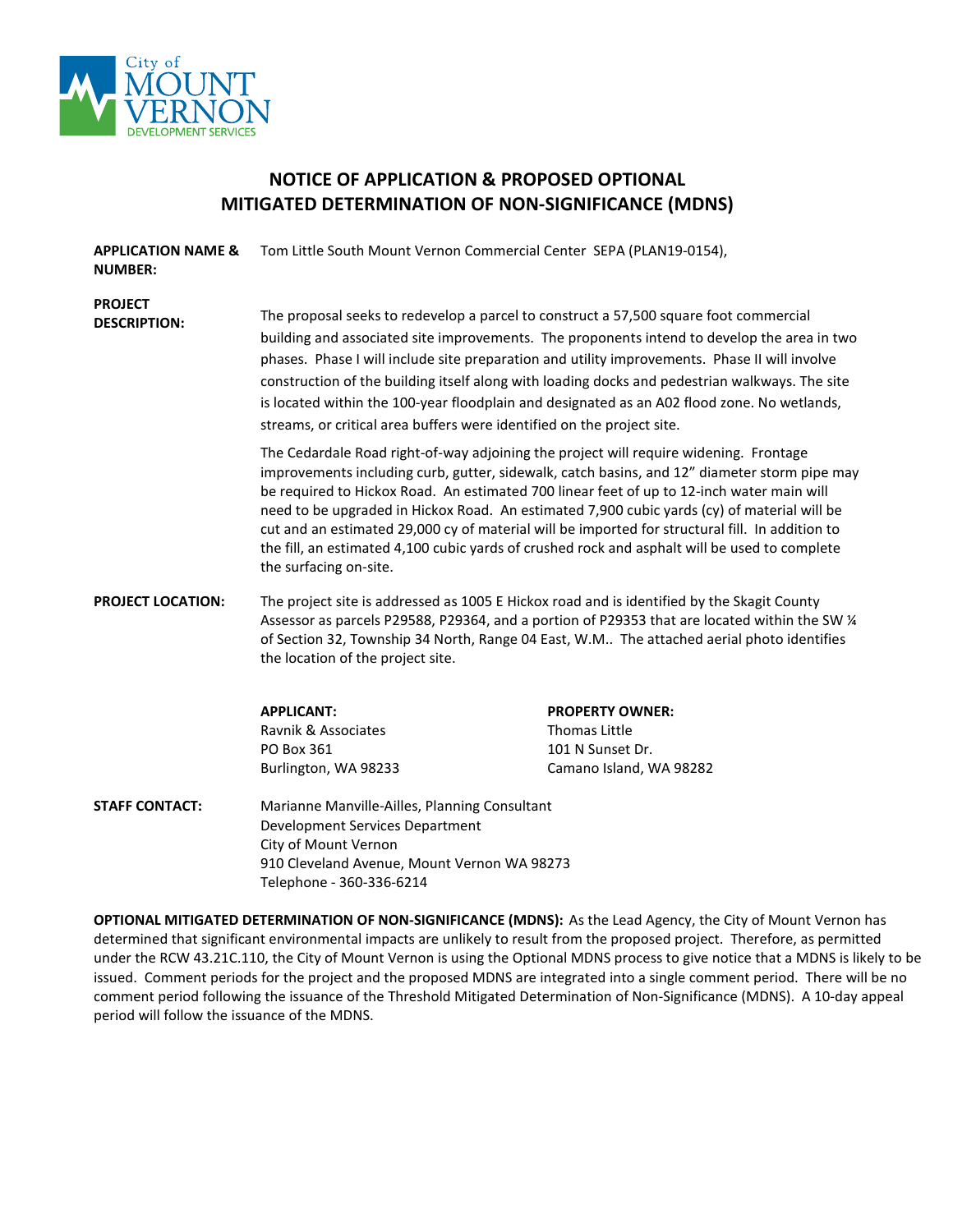

| <b>DETAILS:</b>                                                                 |                                                                                                                                                                                                                                                                              |                            |                                                                                                                                                                                                                              |  |
|---------------------------------------------------------------------------------|------------------------------------------------------------------------------------------------------------------------------------------------------------------------------------------------------------------------------------------------------------------------------|----------------------------|------------------------------------------------------------------------------------------------------------------------------------------------------------------------------------------------------------------------------|--|
| <b>Permit Application</b><br>Date:                                              | August 7, 2019                                                                                                                                                                                                                                                               | <b>Counter Complete:</b>   | August 7, 2019                                                                                                                                                                                                               |  |
| <b>Technically Complete:</b>                                                    | August 23, 2019                                                                                                                                                                                                                                                              |                            |                                                                                                                                                                                                                              |  |
| <b>Permits/Review</b><br><b>Requested:</b>                                      | SEPA (PLAN19-0154), Traffic Concurrency (ENGR19-0289), Floodplain Development (BLDG19-0672)                                                                                                                                                                                  |                            |                                                                                                                                                                                                                              |  |
| <b>Other Permits that</b><br>may be Required:                                   | (through Labor & Industries)                                                                                                                                                                                                                                                 |                            | Fill and Grade Permit, Right-of-Way Permit, Stormwater Permit from the State Department of Ecology (DOE),<br>Site Plan Approval, Building Permit, Plumbing/Mechanical Permits, Fire & Life Safety Permits, Electrical Permit |  |
| <b>CONSISTENCY OVERVIEW:</b>                                                    |                                                                                                                                                                                                                                                                              |                            |                                                                                                                                                                                                                              |  |
| Zoning:                                                                         | <b>Commercial Limited Industrial</b><br>$(C-L)$                                                                                                                                                                                                                              | <b>Comprehensive Plan:</b> | <b>Commercial Limited</b><br>Industrial (C-L)                                                                                                                                                                                |  |
| <b>Environmental Documents</b><br>that Evaluate the<br><b>Proposed Project:</b> | Critical Areas Report prepared by Essency Environmental LLC; Preliminary Drainage Report<br>prepared by Ravnik & Associates; Geotechnical Engineering Investigation and Report<br>prepared by Geotest; Preliminary Site Plan prepared by Ravnik & Associates; SEPA Checklist |                            |                                                                                                                                                                                                                              |  |